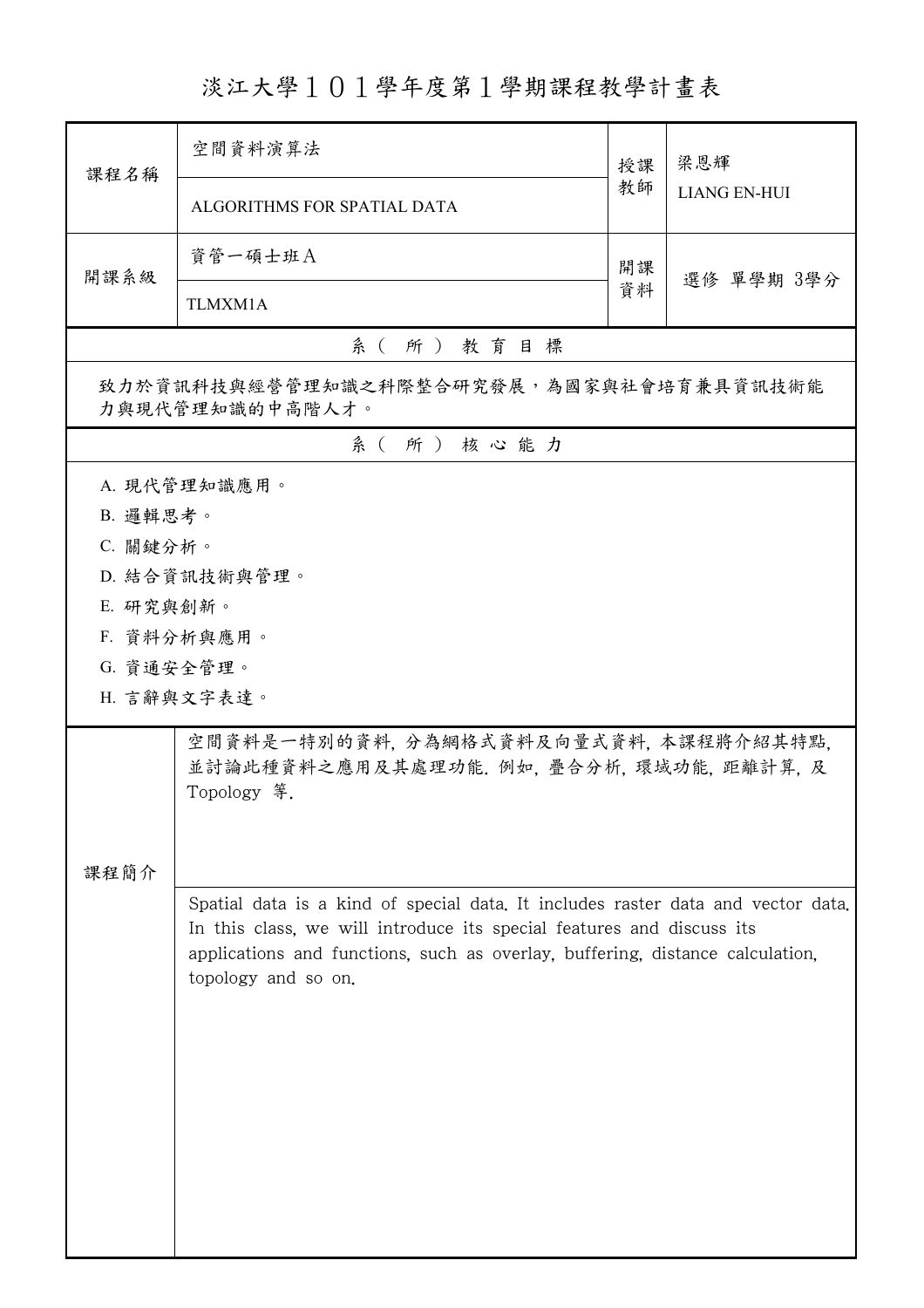本課程教學目標與目標層級、系(所)核心能力相關性 一、目標層級(選填): (一)「認知」(Cognitive 簡稱C)領域:C1 記憶、C2 瞭解、C3 應用、C4 分析、 C5 評鑑、C6 創造 (二)「技能」(Psychomotor 簡稱P)領域:P1 模仿、P2 機械反應、P3 獨立操作、 P4 聯結操作、P5 自動化、P6 創作 (三)「情意」(Affective 簡稱A)領域:A1 接受、A2 反應、A3 重視、A4 組織、 A5 內化、A6 實踐 二、教學目標與「目標層級」、「系(所)核心能力」之相關性:

 (一)請先將課程教學目標分別對應前述之「認知」、「技能」與「情意」的各目標層級, 惟單項教學目標僅能對應C、P、A其中一項。

 (二)若對應「目標層級」有1~6之多項時,僅填列最高層級即可(例如:認知「目標層級」 對應為C3、C5、C6項時,只需填列C6即可,技能與情意目標層級亦同)。

 (三)再依據所訂各項教學目標分別對應其「系(所)核心能力」。單項教學目標若對應 「系(所)核心能力」有多項時,則可填列多項「系(所)核心能力」。

<sup>分</sup> | 教學目標(中文) | 教學目標(英文) <sup>序</sup> 相關性 目標層級 系(所)核心能力 1 學生了解空間資料特點, 及此種資 料之應用及其處理功能. 例如, 疊 合分析, 環域功能, 距離計算, 及 Topology 等. students will undersatnd the features of spatial data, its applications and functions such as overlay, buffering, distance calculation, topology and so on. P3 BCDEFH 教學目標 教學方法 <sup>序</sup> 號 教學目標之教學方法與評量方法 評量方法 1 學生了解空間資料特點, 及此種資 料之應用及其處理功能. 例如, 疊 合分析, 環域功能, 距離計算, 及 Topology 等. 講述、討論、實作 |實作、報告、上課表現

(例如:「系(所)核心能力」可對應A、AD、BEF時,則均填列。)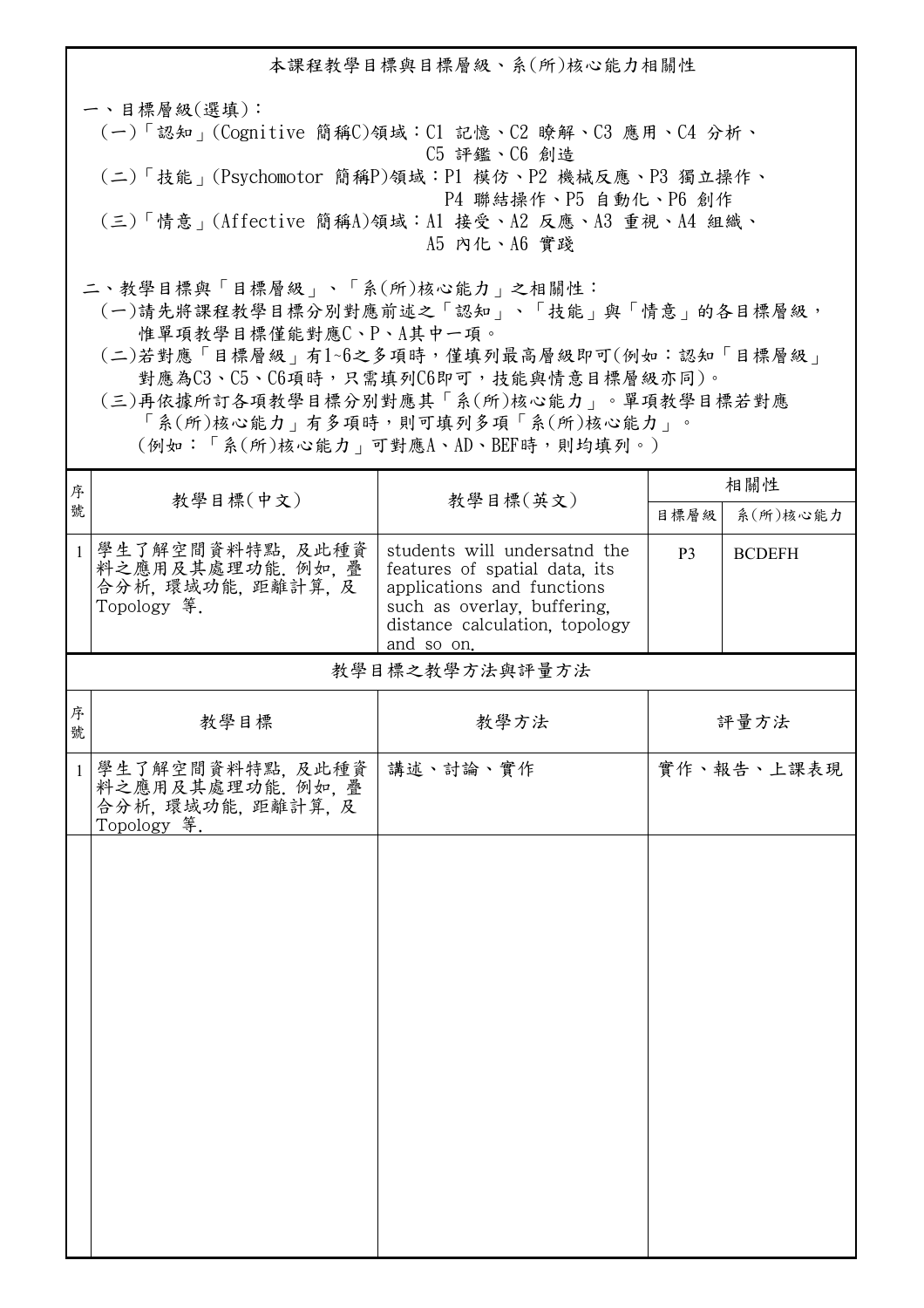| 本課程之設計與教學已融入本校校級基本素養        |                               |                            |                      |    |  |  |
|-----------------------------|-------------------------------|----------------------------|----------------------|----|--|--|
| 淡江大學校級基本素養                  |                               |                            | 內涵說明                 |    |  |  |
| 全球視野<br>$\langle \ \rangle$ |                               |                            |                      |    |  |  |
| 洞悉未來<br>$\langle \ \rangle$ |                               |                            |                      |    |  |  |
| 資訊運用<br>$\langle$ $\rangle$ |                               |                            |                      |    |  |  |
|                             | 品德倫理                          |                            |                      |    |  |  |
| 獨立思考<br>$\langle$ $\rangle$ |                               |                            |                      |    |  |  |
| 樂活健康                        |                               |                            |                      |    |  |  |
| 團隊合作                        |                               |                            |                      |    |  |  |
|                             |                               |                            |                      |    |  |  |
|                             | 美學涵養<br>$\langle \rangle$     |                            |                      |    |  |  |
| 週                           | 日期起訖                          |                            | 授課進度表                | 備註 |  |  |
| 次                           | $101/09/10$ ~                 |                            | 內 容 (Subject/Topics) |    |  |  |
| 1                           | 101/09/16                     | Introduction               |                      |    |  |  |
| $\overline{c}$              | $101/09/17$ ~<br>$101/09/23$  | Definition of spatial data |                      |    |  |  |
| 3                           | $101/09/24$ ~<br>101/09/30    | Definition of spatial data |                      |    |  |  |
| 4                           | $101/10/01 \sim$<br>101/10/07 | Overlay                    |                      |    |  |  |
| 5                           | $101/10/08$ ~<br>101/10/14    | Thessen Polygons           |                      |    |  |  |
| 6                           | $101/10/15$ ~<br>101/10/21    | Buffering                  |                      |    |  |  |
| 7                           | $101/10/22$ ~<br>101/10/28    | Topology                   |                      |    |  |  |
| 8                           | $101/10/29$ ~<br>101/11/04    | Topology                   |                      |    |  |  |
| 9                           | $101/11/05$ ~<br>101/11/11    | Distance calculation       |                      |    |  |  |
| $10\,$                      | $101/11/12$ ~<br>101/11/18    | Distance calculation       |                      |    |  |  |
| 11                          | $101/11/19$ ~<br>101/11/25    | Similarity retrieval       |                      |    |  |  |
| 12                          | $101/11/26$ ~<br>101/12/02    | Similarity retrieval       |                      |    |  |  |
|                             |                               |                            |                      |    |  |  |